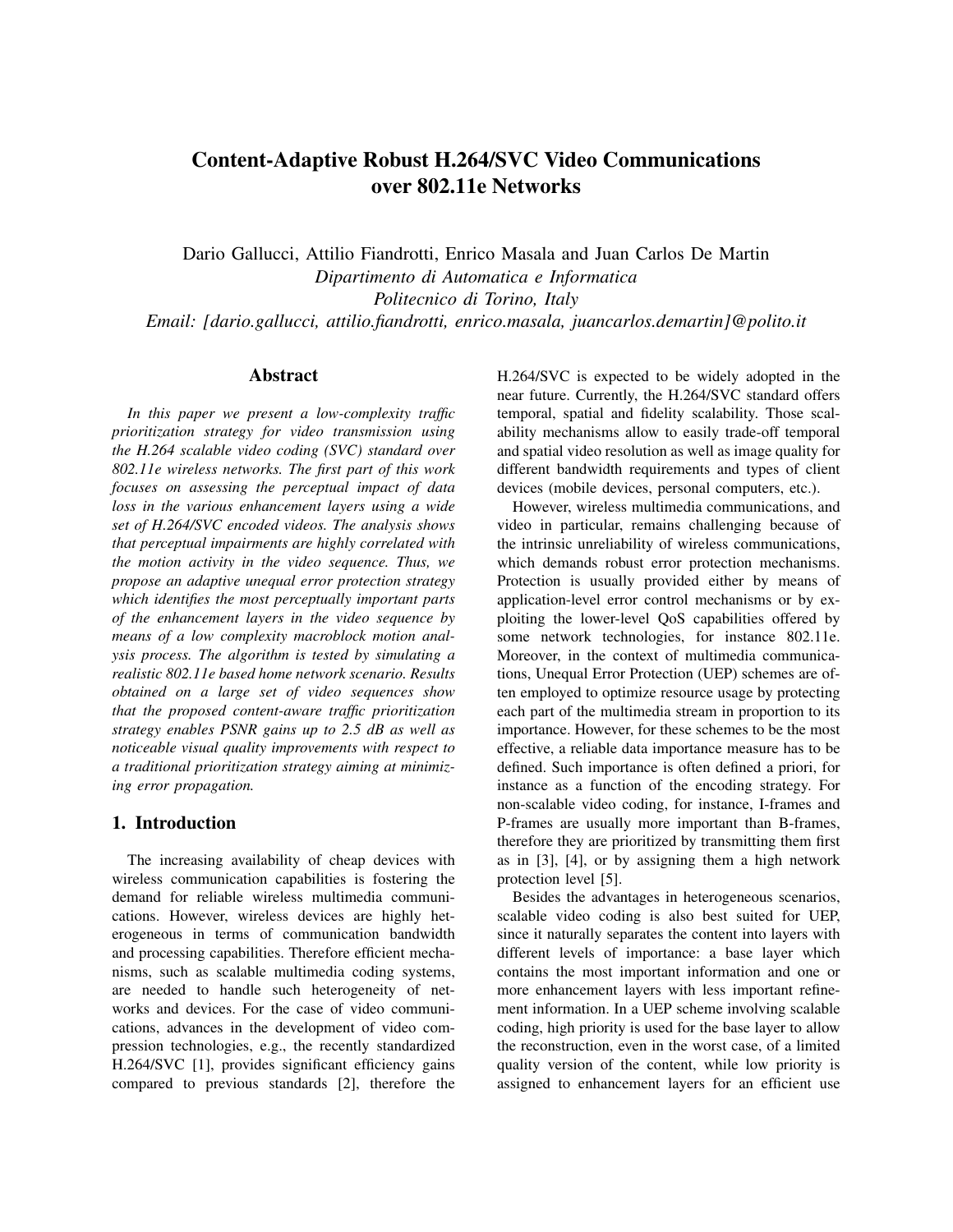of network resources [6]. Moreover, within the same layer, decoding dependency can be used to determine data priority [4], so that error propagation in case of loss is mitigated.

However, if multiple scalability options are employed, as the H.264/SVC allows, it is not easy to decide how to prioritize data among different types of enhancement layers. For instance, the user might prefer to receive either the temporal enhancement layer, thus trading off details for smoother motion, or the spatial enhancement layer, thus having better image sharpness. Moreover, such preference is not static, since visual degradation usually depends on the video content being compressed as, e.g., in sport clips [7]. Generally, for high-motion content it is visually more pleasant to have higher temporal resolution, i.e., a higher frame rate, than an increased spatial resolution, while the opposite consideration holds for static content.

In this paper a preliminary analysis is conducted to assess the perceptual impact of losses on the various enhancement layers of a H.264/SVC scalable video. Then, on the basis of this analysis, a content-adaptive strategy is proposed to optimize the performance of the communication. In particular, the amount of motion in the video content is estimated by a low-complexity algorithm which exploits side information produced by the video encoder. Such information is used to drive the video prioritization in the context of an 802.11e ad hoc video communication. The perceptual performance of the proposed algorithm is then evaluated using the *ns* network simulator [8].

The rest of this paper is organized as follows. In Sec. 2 we briefly review the H.264/SVC video coding standard and the 802.11e network architecture, while Sec. 3 focuses on the statistical analysis of the perceptual importance of different enhancement layers and introduces the principle of the proposed motion adaptive video prioritization algorithm, described in Sec. 4. Sec. 5 introduces the simulation scenario, and Sec. 6 provides simulation results. Conclusions are drawn in Sec. 7.

# 2. Technical Background

#### 2.1. The H.264/SVC Coding Standard

The H.264/SVC [9] amendment extends the earlier H.264/AVC standard with spatial, temporal and SNR scalability options, allowing to encode a video as an independently decodable AVC-compatible base layer and one or more SVC enhancement layers. H.264/SVC inherited from H.264/AVC the decomposition of the encoder functionalities among a Video Coding Layer



Figure 1. GOP structure of the H.264/SVC encoding scheme used in this work.

and a Network Abstraction Layer [2]. While the former layer encompasses all the encoder core functionalities (e.g.: macroblock coding), the latter is responsible for the encapsulation of encoded data into independently decodable transport units known as NALUs. Each NALU is prefixed by a header whose fields describe the characteristics of the data it contains, such as the *Type* field which specifies whether the NALU contains AVC base layer or SVC enhancement layer data. Enhancement NALU headers provide additional information, such as the temporal scalability level index (TID).

As in other video coding standards, frames are considered in groups, called Group Of Pictures (GOP), for the coding and decoding process. Figure 1 depicts the H.264/SVC GOP structure used in this work. The GOP includes the AVC-compatible base layer, one spatial and temporal enhancement layer. Each box represents a NALU, the letter inside the box the corresponding picture type (Intra, Predictively or Bipredictively coded) and the subscript number the display order of the picture. Each GOP is 16 frames long and every 32 frames a picture is Intra-coded, therefore the video encoding scheme is  $I_0B...BP_{16}B...BI_{32}$ . As it can be surmised by the figure, the base layer provides the decoder with the data needed to reconstruct an half spatial resolution, half frame rate video. NALUs whose TID ranges from zero to three provide the decoder with the information needed to reconstruct a full spatial resolution, half frame rate video (i.e., composed by even frames only). Finally, NALUs with TID equal to four allow to decode the remaining odd frames, which are needed to rebuild the full frame rate video. NALUs with temporal index equal to four are hence referred to as the *temporal enhancement layer*. The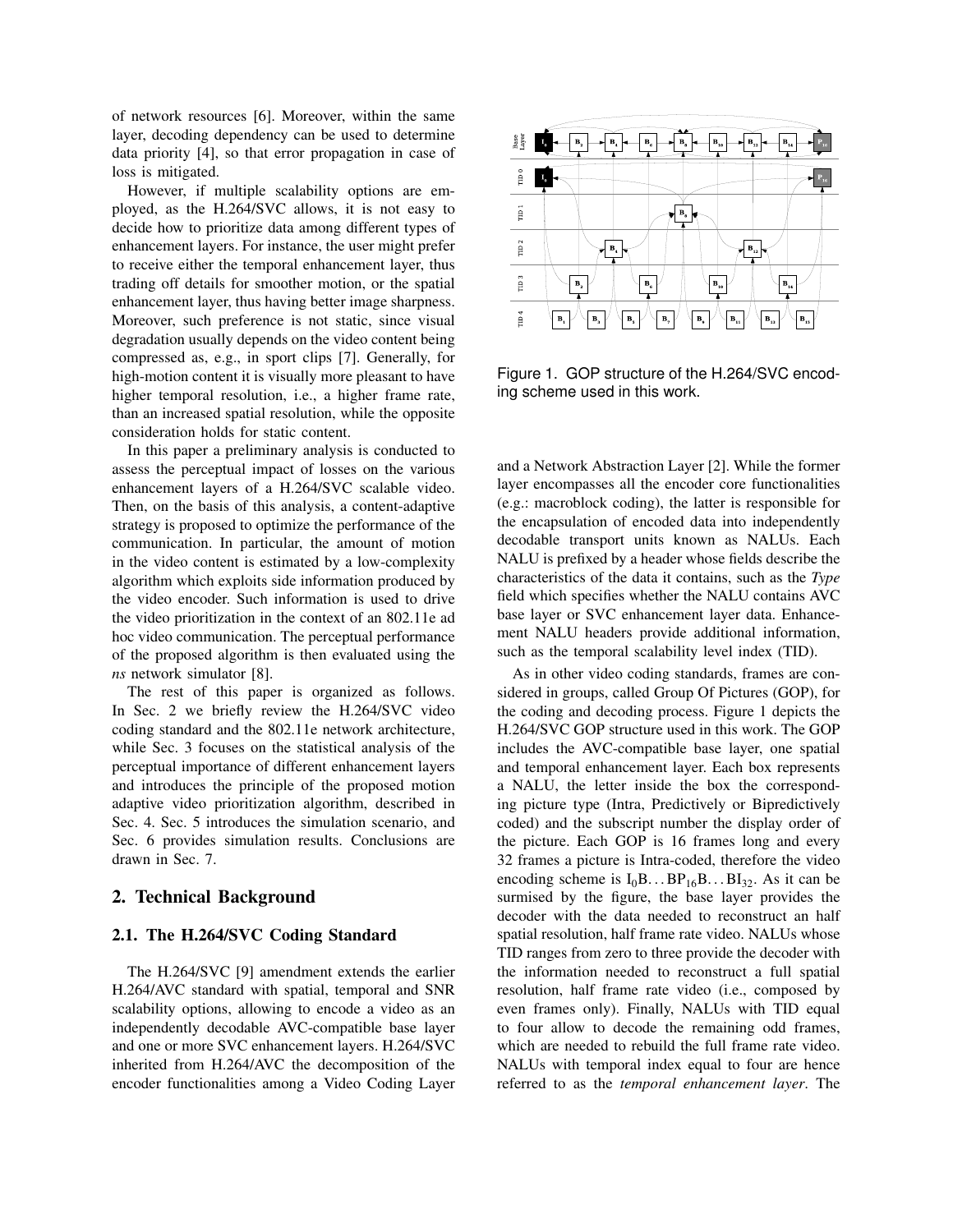arrows, shows the dependencies between the NALUs and indicate that the NALUs are decoded in increasing Temporal Index (TID) order. Therefore, the TID value can be used as a coarse index of NALU importance. During the decoding process, in fact, the loss of a low-TID NALU generates a distortion which propagates to higher TID NALUs only.

#### 2.2. The 802.11e Communication Standard

The recently standardized IEEE 802.11e amendment [10] supersedes the legacy 802.11 DCF specifications for channel access in wireless ad hoc networks with the Enhanced Distributed Channel Access (EDCA) mechanism which provides QoS features. For each host station, four distinct transmission queues known as Access Categories (ACs) are introduced in place of the unique queue of the DCF standard. Each queue is characterized by specific contention window and interframe spacing values, the parameters which control the amount of time the transceiver has to wait before attempting to access the channel for transmission. Because of the different settings of such parameters for each AC, the result is that the queues are characterized by unfair chances of getting access to the channel. As a result, packets in high priority queues are elected for transmission before those in low priority queues, resulting in an effective intra and inter hosts traffic prioritization mechanism.

## 3. Preliminary Analysis

#### 3.1. Layer-Dependent Distortion Estimation

The 802.11e traffic differentiation capabilities can be exploited to minimize error propagation within a GOP by better protecting pictures used for prediction. With respect to the encoding scheme in Figure 1, the base layer could be mapped to the highest priority traffic class AC3, while the enhancement data could be mapped to lower priority classes on the basis of the TID index [11]. Enhancement NALUs with TID ranging from zero to two could be mapped to AC2, NALUs with temporal index 3 to AC1 and the temporal enhancement layer, that is NALUs with TID equal to four, to AC0. Such TID-based prioritization strategy is used in this work as a reference strategy for comparison purposes. Simulations in various network scenarios showed that in the common case of moderately loaded networks only the low priority AC0 traffic, that is a minimal fraction of video information, is lost [11]. The loss of low priority traffic causes the loss of the temporal enhancement layer: several odd-numbered

|                 | Average<br>bitrate<br>[kb/s] | Encoding<br><b>PSNR</b><br>[dB] | $\Delta$ PSNR [dB]<br>due to loss of<br>spatial<br>temporal<br>layer<br>layer |         |  |
|-----------------|------------------------------|---------------------------------|-------------------------------------------------------------------------------|---------|--|
| Akiyo           | 66.50                        | 37.38                           | $-0.17$                                                                       | $-0.26$ |  |
| Bus             | 489.00                       | 30.46                           | $-1.07$                                                                       | $-5.40$ |  |
| Coastguard      | 337.82                       | 30.28                           | $-1.47$                                                                       | $-1.86$ |  |
| Container       | 108.45                       | 33.62                           | $-0.31$                                                                       | $-0.12$ |  |
| Flower          | 514.79                       | 29.24                           | $-0.80$                                                                       | $-4.45$ |  |
| Football        | 571.57                       | 31.07                           | $-0.66$                                                                       | $-4.80$ |  |
| Foreman         | 212.54                       | 33.13                           | $-0.60$                                                                       | $-2.66$ |  |
| Irene           | 169.42                       | 34.94                           | $-0.70$                                                                       | $-2.09$ |  |
| Mobile          | 501.62                       | 29.52                           | $-0.76$                                                                       | $-2.53$ |  |
| Mother          | 80.58                        | 36.68                           | $-0.24$                                                                       | $-0.45$ |  |
| <b>News</b>     | 165.16                       | 35.13                           | $-2.52$                                                                       | $-1.42$ |  |
| Paris           | 305.61                       | 31.99                           | -1.97                                                                         | $-1.13$ |  |
| Silent          | 150.87                       | 33.30                           | $-0.24$                                                                       | $-1.14$ |  |
| Soccer          | 331.08                       | 32.98                           | $-0.77$                                                                       | $-5.33$ |  |
| <b>Students</b> | 141.74                       | 34.28                           | $-0.26$                                                                       | $-0.34$ |  |
| Tempete         | 377.56                       | 30.46                           | $-0.47$                                                                       | $-1.48$ |  |

Table 1. Test video characteristics and preliminary analysis of different enhancement layer prioritization strategies. Lower ∆ PSNR values (bold) identify the perceptually most important enhancement layer.

frames (e.g.:  $B_1$ ,  $B_3$ , etc. in Figure 1) are lost and have to be concealed in the reconstructed video. The loss of odd-numbered frames results in reduced temporal video resolution, which causes a motion jerkiness sensation that is especially noticeable when objects move rapidly, as in the case of sport clips. In order to mitigate such impairments without increasing the amount of high priority bandwidth used for video transport, the temporal enhancement layer needs to receive better protection with respect to other enhancement information. However, this strategy should be applied only if the reduction in distortion achieved by correctly receiving the temporal enhancement layer exceeds the potential distortion introduced by the loss of a lower temporal index enhancement layer, also accounting the distortion propagation to the temporal enhancement layer itself.

A set of test video sequences with widely different characteristics was used to experimentally determine the prioritization strategy which, for each sequence, minimizes the distortion. Table 1 summarizes the characteristics of the videos, which are all CIF size  $(352\times288$  pixel), are from 260 to 300 frames long and are encoded at 30 fps according to the scheme depicted in Figure 1. Each enhancement layer of each test sequence was alternatively stripped to simulate its loss during a transmission. The loss of the enhancement layers with temporal index zero, one or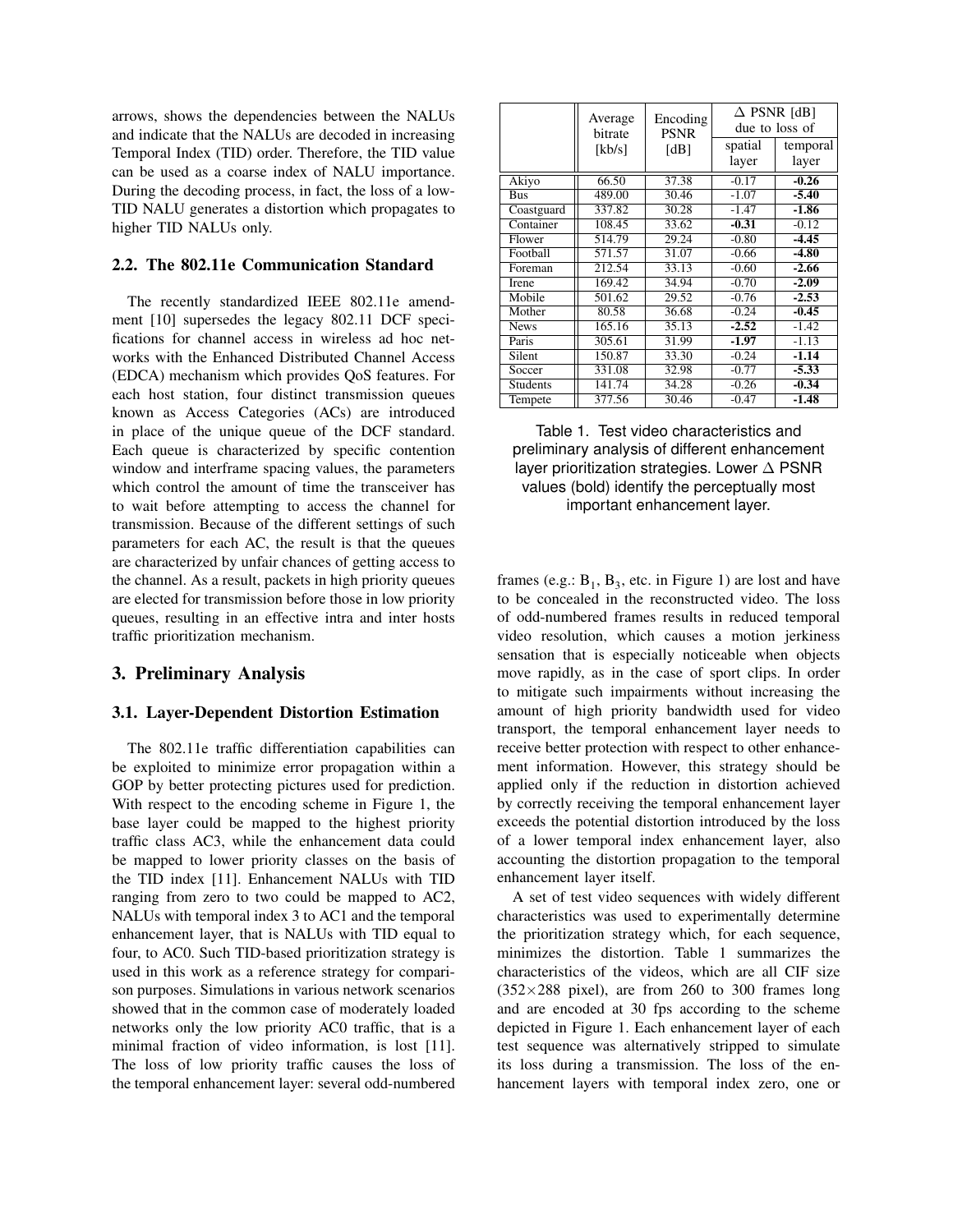two systematically results in either undecodable or extremely distorted video sequences. Vice versa, the loss of the enhancement layers with temporal index three, referred to as the *spatial enhancement layer* in the rest of the paper, and four, that is the *temporal enhancement layer*, results in the quality degradation shown, respectively, in the fourth and fifth columns of Table 1. The loss of the spatial enhancement layer directly affects one frame out of four and, because of error propagation, every one frame out of two. With respect to Figure 1, the loss of the  $B_2$  NALU with TID equal to three would propagate distortion to NALUs  $B_1$  and  $B_3$  with TID equal to four. However, its loss can be effectively concealed by upsampling the corresponding, lower quality, information found in the  $B_2$  NALU in the base layer. On the other hand, the loss of the temporal enhancement layer affects one frame out of two, and no error is propagated. In this case, techniques for error concealment based on frame copy and frame averaging are employed since there is no lower layer information to exploit. The frame averaging technique usually provides better results.

The figures in Table 1 indicate that the reference traffic prioritization strategy provides results that can be improved for about half the set of the considered test sequences. In such cases (e.g.: Bus and Soccer sequences), the loss of the temporal enhancement layer introduces higher distortion (fifth column) than the loss of the spatial layer does (fourth column). Sequences such as Bus or Soccer are characterized by fast movements of objects and the loss of the temporal enhancement layer produces an annoying motion jerkiness effect and a PSNR decrease in excess of 5 dB with respect to the encoded video. On the contrary, the loss of the spatial enhancement layer causes a less perceptible quality degradation (less than 1 dB) and it results in much better video quality than in the previous case. If the temporal enhancement layer is available, the motion jerkiness effect is not present and the artifacts due to error concealment of the lost spatial layer are hardly noticeable. We attribute such effect to the fact that in high-motion scenes the user cannot easily spot image reconstruction artifacts because his attention is captured by fast-moving objects. On the contrary, for sequences such as News or Paris where objects move slowly, no significant motion jerkiness is noticeable even if the temporal enhancement layer is missing. Higher quality degradation is rather observed when the spatial layer is lost, with an average PSNR decrease close to 2.5 dB.

Since for half of the test video sequences it would be better to give higher transmission priority to the temporal enhancement layer rather than to the spatial

layer, a content adaptive traffic prioritization strategy is needed to ensure that the optimal traffic prioritization strategy is chosen depending on the characteristics of the sequence. However, analyzing the video content as done in Table 1 requires heavy computation, i.e. multiple decoding and distortion evaluation for each single GOP, which might not be suitable, e.g., in case of multiple concurrent live transmissions. The problem of finding the optimal H.264/SVC prioritization scheme is related with finding the optimal encoding scheme for a given type of video content. The latter issue was recently addressed by means of a fuzzy logic based approach in [7]; however, it specifically focuses on optimizing soccer video and requires a heavy training process. To overcome such limitations, we propose a low complexity traffic prioritization method suitable for generic video sequences.

#### 3.2. Motion Adaptive Video Prioritization

Because the reference traffic prioritization strategy performs poorly if fast-moving objects are present in the video, we propose to use an average macroblock motion measurement to decide, on a GOP basis, whether the temporal or the spatial enhancement layer should receive better protection. If the average macroblock motion level  $M$  is below a given threshold, the GOP is considered *static* and the spatial enhancement layer, which, in this case, is more important than the temporal layer, receives better protection. Otherwise, the GOP is classified as *dynamic* and the opposite protection strategy applies.

The motion information  $M$  required to implement the proposed traffic prioritization strategy can be easily extracted from the compressed video bitstream. For every picture, the number of macroblocks coded in *Direct* mode  $N<sub>DirectMB</sub>$ , that is macroblocks encoded without using a motion vector, is determined. Such number is then subtracted from the total number of macroblocks of the picture,  $N_{\text{MB}}$ , thus determining the number of macroblocks with at least one non-zero motion vector. Then, to determine the required motion measure  $M$ , such value is divided by  $N_{\text{MB}}$  and then averaged over the N pictures that constitutes the GOP, as shown in Equation (1).

$$
M = \frac{1}{N} \sum_{i=1}^{N} \frac{N_{\rm MB} - N_{\rm DirectMB}}{N_{\rm MB}}.
$$
 (1)

Figure 2 allows to investigate the relationship between M and the traffic prioritization strategy which minimizes the distortion. For each GOP of every video sequence, the figure shows the M value and the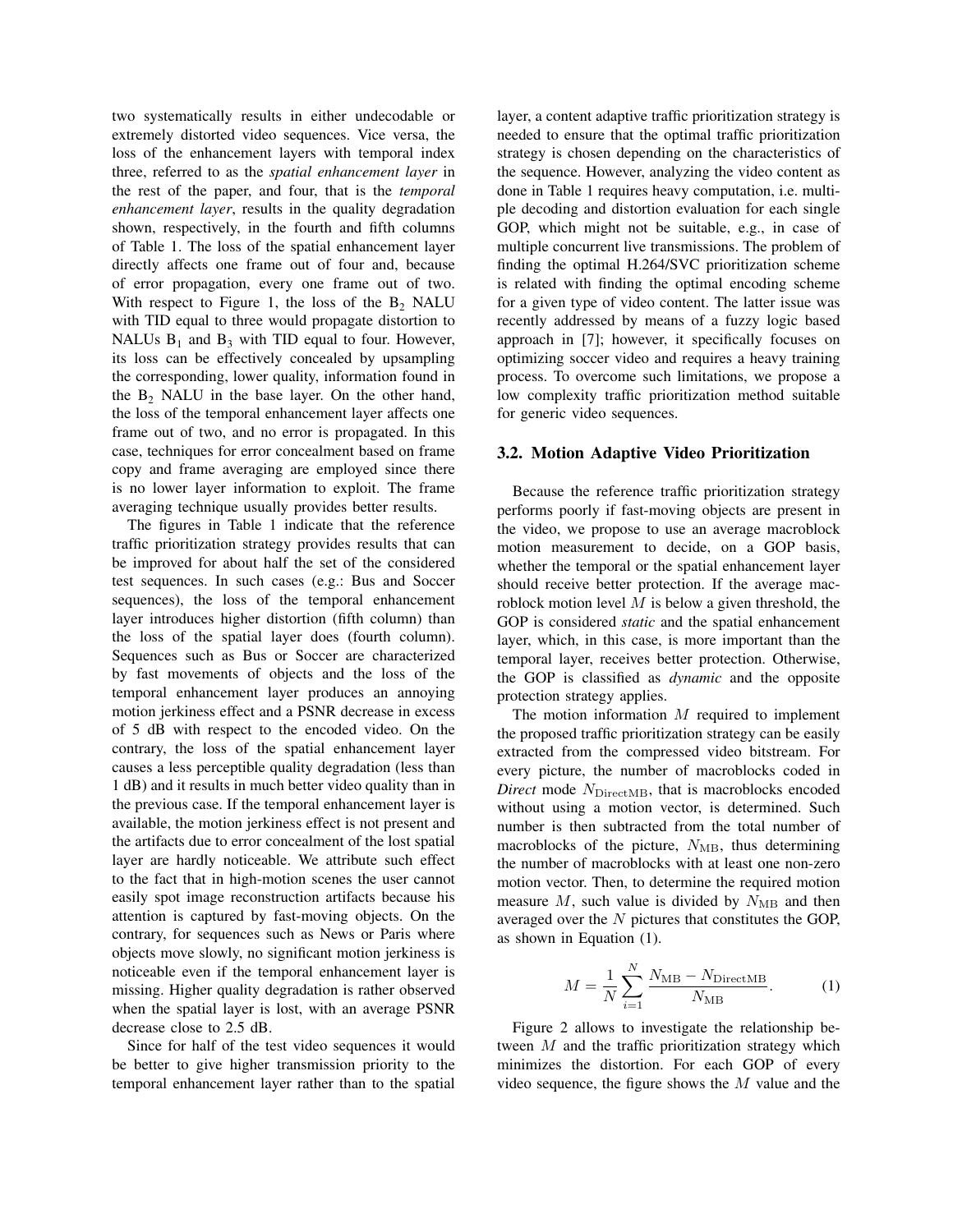

Figure 2. PSNR difference between the case of loss of the temporal enhancement layer and the case of loss of the spatial layer as a function of the motion measured in the video.

difference in PSNR between the case of loss of the temporal enhancement layer and the case of loss of the spatial layer. Points with positive PSNR difference correspond to GOPs whose temporal enhancement layer is perceptually more important that the spatial enhancement layer. In this case, it is better to assign a higher protection level to the temporal enhancement layer than to the spatial enhancement layer. The opposite consideration holds for points with negative PSNR difference.

Figure 2 shows that two main clusters of GOPs exist. The first cluster encompasses GOPs located in the leftmost area of the graph (low M values); such GOPs mainly present a negative PSNR difference. Since they require better protection of the spatial enhancement layer, we refer to them as *static*. The second cluster encompasses GOPs located in the rightmost area of the graph (high  $M$  values); almost all GOPs present a positive PSNR difference. Since they require better protection of the temporal enhancement layer, we refer to them as *dynamic*.

From the figure, a reasonable  $M$  value to discriminate between static and dynamic clusters of GOPs is in the 0.2 to 0.3 range. Note also that if the M value is lower than about 0.07, giving better protection to either the temporal or the spatial enhancement layer approximately provides the same performance.

### 4. The Traffic Prioritization Algorithm

In this section an implementation of the motion adaptive traffic prioritization strategy proposed in Section 3 is described. For each GOP, the base layer is encapsulated into RTP packets in compliance with the RFC draft [12] and mapped to the highest priority AC3 class, while enhancement layers with temporal index ranging from 0 to 2 are mapped to AC2. The algorithm then computes the GOP average motion index using Equation (1) and, by comparison against a threshold value, it classifies the GOP either as static or dynamic. Then, NALUs are encapsulated into RTP packets and queued into a temporary list. Depending on GOP classification, the spatial enhancement layer packets are enqueued before the temporal enhancement layer (static case) or vice versa (dynamic case). Therefore, the perceptually more important packets are located at the head of the list regardless of the GOP classification. Finally, the first half of the packets in the list are extracted from the head of the list and mapped to AC1, while the remaining packets are mapped to AC0. The algorithm complexity is linear with the number of macroblocks, as the process only requires to analyze the encoding type of each macroblock.

#### 5. Simulation setup

An ad hoc wireless network is simulated using the NS network simulator [8] and the 802.11e EDCA extension developed at the Berlin Technishe Universität [13].

Figure 3 illustrates the simulated network topology, which represents a typical domestic environment where different types of hosts are located in the various rooms of a building and operate within the same collision domain. Host A is a gateway which provides internet access to all the other hosts in the building. Host G and D are digital TV sets which receive a stream composed of an SVC video and an AAC audio substream. Host F is a videoconferencing device which communicates with a remote host located in the internet by sending and receiving VoIP traffic and low bitrate H.263 video. Hosts B and E are videophones which communicate among themselves, each generating traffic whose characteristics, in type and bandwidth, are similar to the ones of node F. Host C is a PC which exchanges data with a host on the internet via a TCP connection, and it additionally acts as a domestic media server which streams AAC audio and H.264/SVC video to hosts D and H.

In such a scenario data flows with different bandwidth and delay requirements coexist. For example, a VoIP call requires limited bandwidth, although it loads the network with a high number of small packet which have tight maximum delay and jitter requirements. Videoconferencing traffic demands more bandwidth than VoIP and, similarly, requires timely packet de-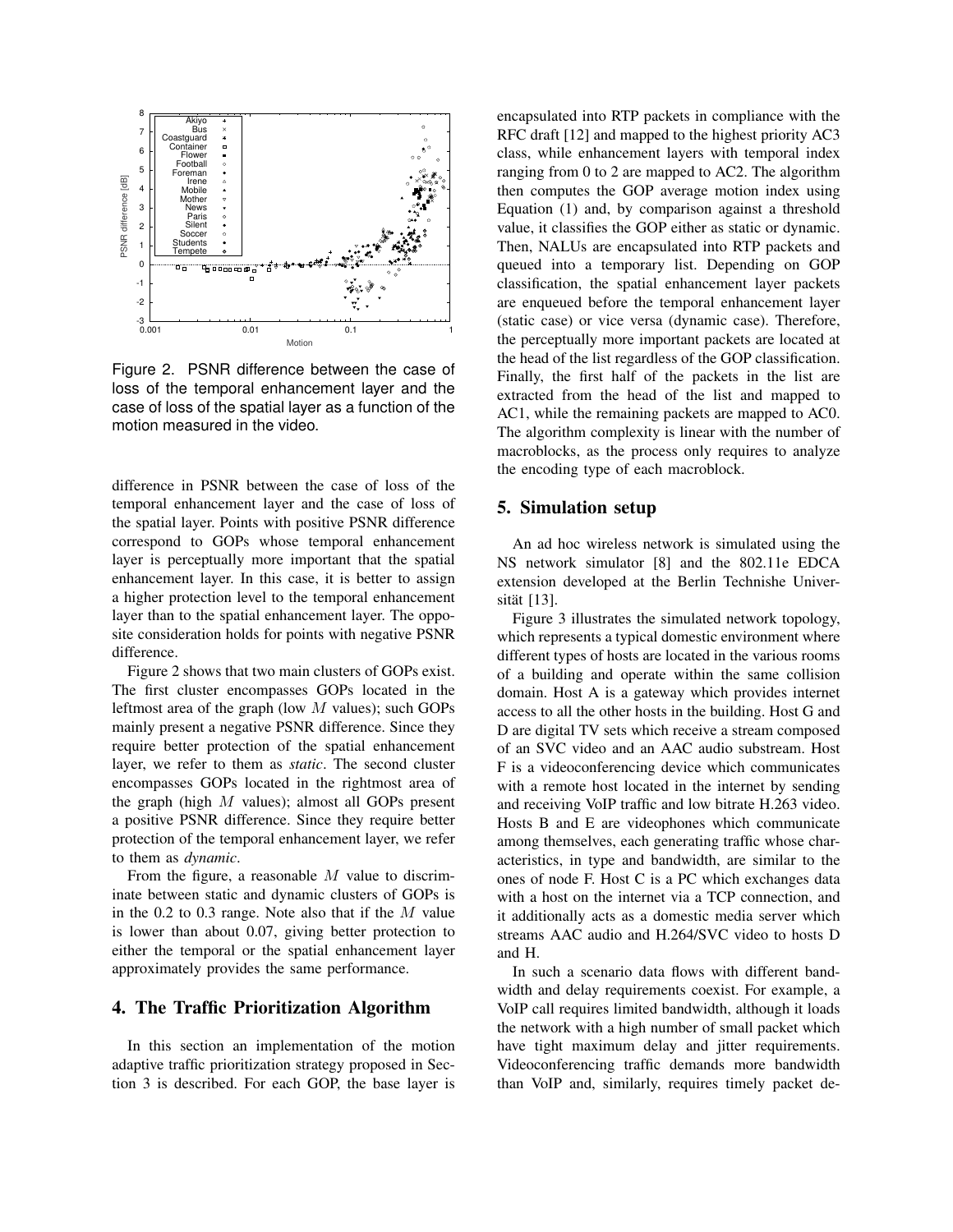

Figure 3. The simulated network topology, showing the analyzed video flow (i.e, flow #3) and all the interfering background traffic.

livery. Maximum delay requirements for streaming of pre-recorded contents are less stringent, albeit a minimum bandwidth is required to ensure a smooth playback. Therefore the four VoIP streams are delivered using the highest importance AC3 class provided by the 802.11e standard. Traffic class AC2 encompasses the four H.263 video streams and the 50% perceptually most important traffic, i.e., approximately all the base layer of the three H.264/SVC flows. AC1 encompasses the three AAC streams and the 25% of the SVC enhancement traffic, i.e., the most important part of the enhancement data. Finally, the background TCP traffic and the remaining H.264/SVC enhancement traffic are assigned to the lowest importance AC0.

Since we aim at investigating the performance of the proposed traffic prioritization algorithm in relation with the QoS capabilities offered by 802.11e, we prefer not to account the effect that the noise on the channel would have on the video transmission, thus no link error model is simulated. Nevertheless, in the considered scenario packet losses are caused by the limited size of the transmission queues (50 packets), together with collisions in channel access happening due to the heavy traffic sustained by the network, whose channel bandwidth is set to 11 Mb/s. Transmission queues also implement, as suggested in the 802.11 standard, a timeout mechanism which drops packets after 0.5s of stay in the queue. The amount of traffic offered to the network is determined by the interfering background traffic, which is kept constant, and the bitrate of each test video, which varies from sequence to sequence as reported in Table 1.

Two simulation sets are performed. Each sequence is first transmitted using the motion adaptive traffic prioritization algorithm described in Section 4 (threshold motion value set to 0.20) and then, for comparison purposes, using the reference temporal index based traffic prioritization. Fairness in the comparison of the two traffic prioritization strategies is ensured, for each sequence, by an identical allocation of video traffic among 802.11e classes.

#### 6. Results

Table 2 shows the simulation results for each combination of test sequence and traffic prioritization strategy for the H.264/SVC video under test, i.e., the stream flowing from node A to G. For each scenario, the global byte loss rate (fraction of bytes lost on sent), the loss rate of spatial and temporal enhancement information and the PSNR of the reconstructed video is reported. The table also reports the GOP classification produced by the algorithm: GOPs of a given sequence may be classified as all static (S), as all dynamic (D) or some as static and some as dynamic (S/D).

The byte loss rate ranges from as few as 4% (Container) up to nearly 20% (Football) and depends on the traffic offered to the network. The traffic offered to the network in turn depends on both the background and the H.264/SVC video traffic, the latter ranging from 80 kb/s (Mother) up to nearly 600 kb/s (Football). Losses mainly affect the low priority AC0 class, but when the network is heavily loaded, e.g., in case of the Soccer sequence, also a few packets in the AC1 class are lost.

As it can be surmised from the table, the motion adaptive traffic prioritization strategy always assigns more protection to the enhancement layer identified as the most perceptually important one, which implies a different byte loss ratio for the temporal and spatial enhancement information. For instance, in the case of the all static Akiyo sequence packet losses only affect the temporal enhancement layer, while in the case of the all dynamic Bus sequence packet losses mainly affect the spatial enhancement layer.

As expected, the motion adaptive traffic prioritization strategy provides the same performance as the reference technique in the case of sequences classified as static, e.g., Akiyo or Container. In the case of sequences made of both static and dynamic GOPs (i.e., Paris and Silent), minor PSNR improvements are achieved. In the case of the Paris sequence, a slight performance degradation is recorded because three GOPs (the rightmost ones of Paris in Figure 2) exceed in motion the 0.25 threshold, thus they are classified as dynamic even though they present a negative PSNR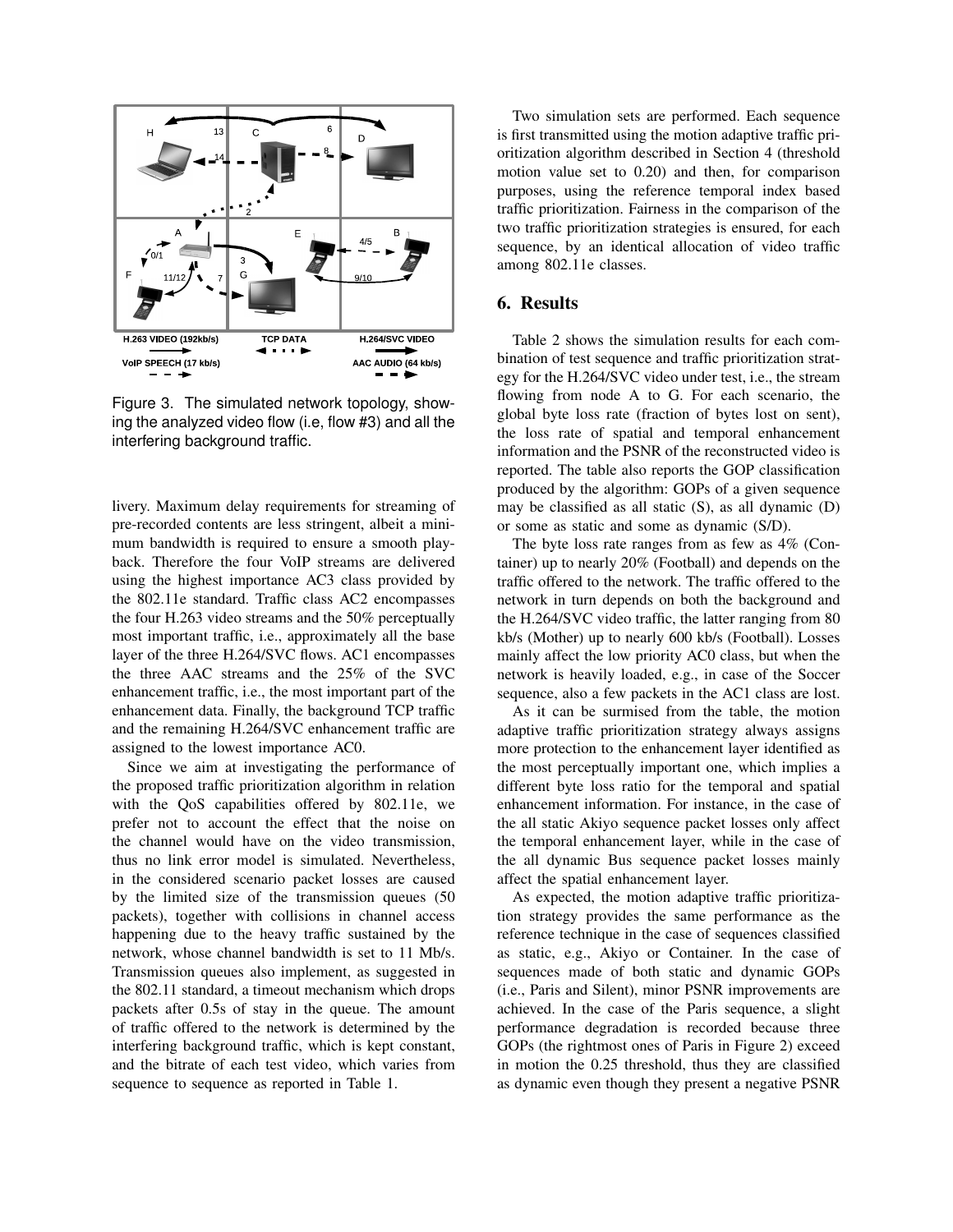|                 |                                   | Reference strategy                      |                                                                                                                                                                                                        |                                                                                                                                                                                           | Proposed content-adaptive strategy                                                                                                                                                                                                                                                                                   |                         |                                         |                                                        |                                            |                                                                                                                                                                                                                                                                                                                             |                                        |
|-----------------|-----------------------------------|-----------------------------------------|--------------------------------------------------------------------------------------------------------------------------------------------------------------------------------------------------------|-------------------------------------------------------------------------------------------------------------------------------------------------------------------------------------------|----------------------------------------------------------------------------------------------------------------------------------------------------------------------------------------------------------------------------------------------------------------------------------------------------------------------|-------------------------|-----------------------------------------|--------------------------------------------------------|--------------------------------------------|-----------------------------------------------------------------------------------------------------------------------------------------------------------------------------------------------------------------------------------------------------------------------------------------------------------------------------|----------------------------------------|
| Sequence        | $[dB]$<br>Encoding<br><b>PSNR</b> | $\frac{\log n}{\log n}$<br>Byte<br>rate | layer<br>$[% \begin{matrix} \mathcal{L}_{\mathcal{B}} & \mathcal{L}_{\mathcal{B}} \\ \mathcal{L}_{\mathcal{B}} & \mathcal{L}_{\mathcal{B}} \end{matrix} \big]$<br>$\frac{\text{Spatial}}{\text{loss}}$ | layer<br>Temporal<br>$[% \begin{matrix} \mathcal{L}_{\mathcal{A}} & \mathcal{L}_{\mathcal{A}} \\ \mathcal{L}_{\mathcal{A}} & \mathcal{L}_{\mathcal{A}} \end{matrix} \right]$<br>$_{loss}$ | $[dB] % \begin{center} % \includegraphics[width=\linewidth]{imagesSupplemental.jpg} % \end{center} % \caption { % Our method shows the proposed method. % The method shows the proposed method. % The method shows the proposed method. % The method shows the proposed method. % } % \label{fig:example} %$<br>PSNR | type<br>Sequence        | $\frac{\log n}{\log n}$<br>Byte<br>rate | layer<br>$[\%$<br>Spatial<br>$\log \sqrt{\frac{6}{5}}$ | layer<br>Temporal<br>$\mathcal{R}$<br>loss | $[dB] % \begin{center} % \includegraphics[width=\linewidth]{imagesSupplemental.jpg} % \end{center} % \caption { % Our method shows the proposed method. % The method shows the proposed method. % The method shows the proposed method. % The method shows the proposed method. % } % \label{fig:example} %$<br><b>PSNR</b> | Performance<br>$\overline{AB}$<br>gain |
| Akiyo           | $37.\overline{38}$                | 7.15                                    | 0.00                                                                                                                                                                                                   | 74.79                                                                                                                                                                                     | 37.18                                                                                                                                                                                                                                                                                                                | $\overline{S}$          | 7.22                                    | 0.00                                                   | 75.18                                      | 37.18                                                                                                                                                                                                                                                                                                                       | $\overline{0.00}$                      |
| <b>Bus</b>      | 30.46                             | 19.97                                   | 0.40                                                                                                                                                                                                   | 73.52                                                                                                                                                                                     | 23.47                                                                                                                                                                                                                                                                                                                | $\overline{D}$          | 19.23                                   | 96.20                                                  | 12.60                                      | 25.55                                                                                                                                                                                                                                                                                                                       | 2.08                                   |
| Coastguard      | 30.28                             | 13.00                                   | 0.00                                                                                                                                                                                                   | 86.96                                                                                                                                                                                     | 25.87                                                                                                                                                                                                                                                                                                                | $\overline{D}$          | 13.65                                   | 90.61                                                  | 0.26                                       | 26.62                                                                                                                                                                                                                                                                                                                       | 0.75                                   |
| Container       | 33.62                             | 4.22                                    | 0.00                                                                                                                                                                                                   | 90.65                                                                                                                                                                                     | 33.52                                                                                                                                                                                                                                                                                                                | $\overline{\mathbf{S}}$ | 4.25                                    | 0.00                                                   | 90.62                                      | 33.53                                                                                                                                                                                                                                                                                                                       | 0.01                                   |
| Flower          | 29.24                             | 19.37                                   | 0.17                                                                                                                                                                                                   | 81.97                                                                                                                                                                                     | 21.81                                                                                                                                                                                                                                                                                                                | $\overline{D}$          | 18.71                                   | 96.48                                                  | 2.04                                       | 24.30                                                                                                                                                                                                                                                                                                                       | 2.49                                   |
| Football        | 31.07                             | 20.34                                   | 1.40                                                                                                                                                                                                   | 68.74                                                                                                                                                                                     | 26.44                                                                                                                                                                                                                                                                                                                | D                       | 20.15                                   | 93.70                                                  | 27.87                                      | 28.07                                                                                                                                                                                                                                                                                                                       | 1.63                                   |
| Foreman         | 33.13                             | 12.39                                   | 0.00                                                                                                                                                                                                   | 67.79                                                                                                                                                                                     | 31.24                                                                                                                                                                                                                                                                                                                | $\overline{D}$          | 12.39                                   | 92.21                                                  | 15.92                                      | 31.85                                                                                                                                                                                                                                                                                                                       | 0.61                                   |
| Irene           | 34.94                             | 12.56                                   | 0.11                                                                                                                                                                                                   | 66.36                                                                                                                                                                                     | 33.52                                                                                                                                                                                                                                                                                                                | $\overline{\mathbf{s}}$ | 12.37                                   | 0.00                                                   | 65.15                                      | 33.55                                                                                                                                                                                                                                                                                                                       | 0.03                                   |
| Mobile          | 29.52                             | 18.70                                   | 0.00                                                                                                                                                                                                   | 82.83                                                                                                                                                                                     | 22.16                                                                                                                                                                                                                                                                                                                | $\overline{D}$          | 18.38                                   | 96.23                                                  | 2.38                                       | 23.44                                                                                                                                                                                                                                                                                                                       | 1.28                                   |
| Mother          | 36.68                             | 9.98                                    | 0.00                                                                                                                                                                                                   | 74.49                                                                                                                                                                                     | 36.36                                                                                                                                                                                                                                                                                                                | $\overline{S}$          | 9.65                                    | 0.00                                                   | 72.26                                      | 36.37                                                                                                                                                                                                                                                                                                                       | 0.01                                   |
| <b>News</b>     | 35.13                             | 9.02                                    | 0.00                                                                                                                                                                                                   | 89.38                                                                                                                                                                                     | 33.82                                                                                                                                                                                                                                                                                                                | $\overline{S}$          | 8.76                                    | 0.11                                                   | 87.45                                      | 33.86                                                                                                                                                                                                                                                                                                                       | 0.04                                   |
| Paris           | 31.99                             | 10.08                                   | 0.00                                                                                                                                                                                                   | 87.82                                                                                                                                                                                     | 30.22                                                                                                                                                                                                                                                                                                                | S/D                     | 11.16                                   | 25.09                                                  | 63.68                                      | 29.44                                                                                                                                                                                                                                                                                                                       | $-0.78$                                |
| Silent          | 33.30                             | 9.88                                    | 0.00                                                                                                                                                                                                   | 67.16                                                                                                                                                                                     | 32.54                                                                                                                                                                                                                                                                                                                | S/D                     | 9.90                                    | 6.46                                                   | 62.94                                      | 32.54                                                                                                                                                                                                                                                                                                                       | 0.00                                   |
| Soccer          | 32.98                             | 15.08                                   | 0.00                                                                                                                                                                                                   | 66.79                                                                                                                                                                                     | 28.89                                                                                                                                                                                                                                                                                                                | D                       | 14.85                                   | 91.44                                                  | 13.09                                      | 31.09                                                                                                                                                                                                                                                                                                                       | 2.20                                   |
| <b>Students</b> | 34.28                             | 7.45                                    | 0.00                                                                                                                                                                                                   | 83.58                                                                                                                                                                                     | 34.07                                                                                                                                                                                                                                                                                                                | S                       | 7.37                                    | 0.00                                                   | 82.53                                      | 34.07                                                                                                                                                                                                                                                                                                                       | 0.00                                   |
| Tempete         | 30.46                             | 13.39                                   | 0.00                                                                                                                                                                                                   | 70.35                                                                                                                                                                                     | 27.87                                                                                                                                                                                                                                                                                                                | $\overline{D}$          | 13.47                                   | 93.19                                                  | 11.96                                      | 28.79                                                                                                                                                                                                                                                                                                                       | 0.92                                   |

Table 2. Simulation results comparing the reference temporal index based strategy with the proposed content-adaptive traffic prioritization strategy.

difference value. If a different motion threshold value (e.g. 0.30) is used, all GOPs of the Paris sequence would be classified as static and hence the PSNR performance would be equivalent to the reference technique. With such a threshold value, however, the Irene and Silent sequences would be classified as allstatic, therefore no gain will be achieved with respect to the reference technique.

The motion adaptive strategy greatly improves the quality of the received video in the case of markedly dynamic sequences. Flower and Soccer videos show the most noticeable quality improvement, with PSNR gains up to 2.5 dB. A visual inspection of the reconstructed videos shows almost no error concealment artifacts. The playback of the video is smooth and provides a better visual experience than the reference traffic prioritization technique. Summarizing the previous results, the proposed motion-adaptive technique achieves an average quality improvement in excess of 1 dB for half of the tested sequences, while in all other cases the strategy behaves exactly as the reference, TID-based, strategy.

#### 7. Conclusions

In this paper we propose a content adaptive traffic prioritization strategy for H.264/SVC scalable video communications over 802.11e wireless networks in moderate packet loss conditions. By means of an extensive analysis on a large set of test video sequences,

we point out the relationship between the presence of high motion in the video sequence and the relative importance of the temporal enhancement layer over the spatial one. We exploit such relationship to design a content adaptive traffic prioritization algorithm which classifies each part of a video sequence either as static or dynamic on the basis of the motion features extracted from the compressed bitstream and selects the optimal traffic prioritization strategy accordingly. Simulations in an 802.11e wireless ad hoc network scenario show that the proposed strategy achieves significant PSNR gains, up to 2.5 dB, over a reference content-unaware technique, as well as a remarkable increase in visual quality and smoothness. Due to its low complexity, the proposed strategy is suitable for real time video transmissions and can also be adapted to other network architectures which provide traffic differentiation capabilities.

#### References

- [1] H. Schwarz, D. Marpe, and T. Wiegand, "Overview of the Scalable Video Coding Extension of the H. 264/AVC Standard," *IEEE Trans. Circuits Syst. Video Technol.*, vol. 17, no. 9, p. 1103, 2007.
- [2] T. Wiegand, G. Sullivan, G. Bjntegaard, and A. Luthra, "Overview of the H. 264/AVC video coding standard," *IEEE Trans. Circuits Syst. Video Technol.*, vol. 13, no. 7, pp. 560–576, 2003.